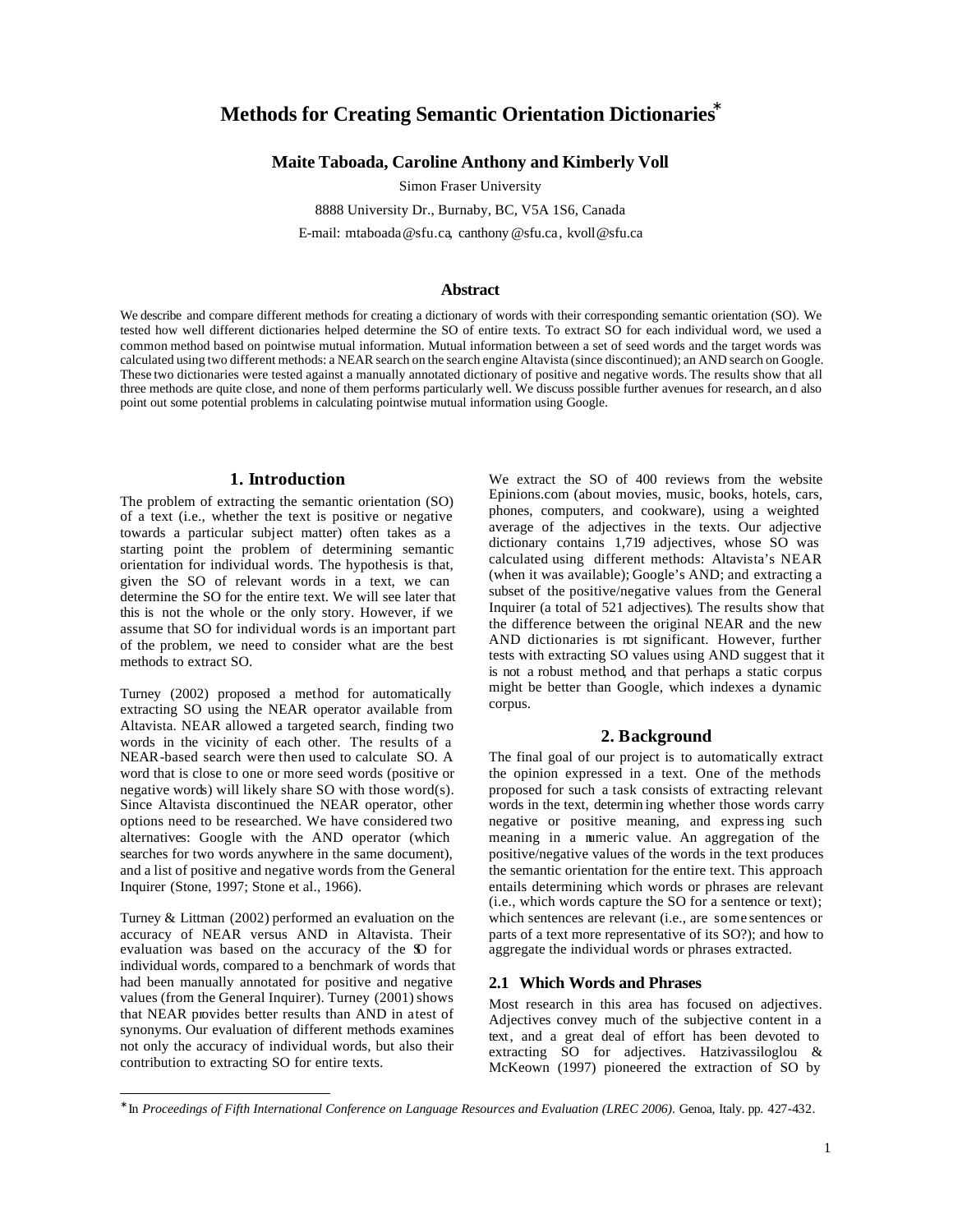association, using coordination: the phrase *excellent and X* predicts that *X* will be a positive adjective. Turney (2002), and Turney & Littman (2002; 2003) used a similar method, but this time using the Web as corpus. In their method, the adjective  $X$  is positive if it appears mostly in the vicinity of other positive adjectives, not only in a coordinated phrase. "Vicinity" was defined using the NEAR operator in the Altavista search engine, which by default looked for words within ten words of each other. The contribution of Turney & Littman was to find a way to not only extract the sign (positive or negative) for any given adjective, but also to extract the strength of the SO. They use Pointwise Mutual Information (PMI) for that purpose. PMI calculations do not have to be limited to adjectives. In fact, Turney (2002) used two-word combinations that included, mostly, Adjective+Noun, Adverb+Noun, and Adverb+Verb.

A different strategy to find opinion words consists of finding synonyms and similar words in general. The synonyms are extracted using either PM I (Turney, 2001) or Latent Semantic Analysis (Landauer & Dumais, 1997). It is unclear which method provides the best results; published accounts vary (Rapp, 2004; Turney, 2001). Word similarity may be another way of building dictionaries, starting from words whose SO we already know. For this purpose, WordNet is a valuable resource, since synonymy relations are already defined (Kamps et al., 2004). Esuli and Sebastiani (2005) also use synonyms, but they exploit the glosses of synonym words to classify the terms defined by the glosses.

Pang et al. (2002) propose three different machine learning methods to extract the SO of adjectives. Their results are above a human-generated baseline, but the authors point out that discourse structure is necessary to detect and exploit the rhetorical devices used by the review authors. Machine Learning methods have also been applied to the whole problem, i.e., the classification of whole text as positive or negative, not just the classification of words (Bai et al., 2004; Gamon, 2004)

# **2.2 Relevant Sentences**

It is obvious that not all parts of a text contribute equally to the possible overall opinion expressed therein. A movie review may contain sections relating to other movies by the same director, or with the same actors. Those sections have no or little bearing on the author's opinion towards the movie under discussion. A worse case involves texts where the author discusses a completely irrelevant topic (such as the restaurant they visited before the movie). In general, this is a topic-detection problem, to which solutions have been proposed (e.g., Yang, 1999 for statistical approaches).

A slightly different problem is that of a text that contains mostly relevant information, but where some information is more relevant than other. Less relevant aspects include background on the plot of the movie or book, or additional factual information on any aspect of the product. This problem has to do with distinguishing opinion from fact, or subjective from objective information. Janyce Wiebe and colleagues have annotated corpora with expressions of opinion (Wiebe et al., 2005), and have developed classifiers to distinguish

objective from subjective sentences (Wiebe & Riloff, 2005).

Nigam and Hurst (2004) define the overall problem as one of recognizing topical sentences. Topical sentences that contain polar language (expressions of negative or positive sentiment) can then be used to capture the sentiment of the text.

Finally, another aspect of relevance is related to parts of the text that summarize or capture an overall opinion. Taboada & Grieve (2004) proposed that different weight be assigned to adjectives found in the first, second and third parts of the text, under the assumption that opinion summaries tend to appear towards the end of the text. They found a 14% improvement on the SO assigned to texts, in an evaluation that compared the results of their system to "thumbs up" or "thumbs down" evaluations given by the authors themselves. Note that this evaluation method is not foolproof: an author may assign a "recommended" or "not recommended" value that does not necessarily match what they say in the text. Also, star-based ratings (e.g., 3 out of 5 stars) are not consistent across reviewers. A reviewer's 2.5 may be more positive than another reviewer's 3 (see also the discussion in Pang & Lee, 2005).

# **2.3 Aggregation**

Once we have extracted words from a text, with or without having used a pruning method for sentences, the next step is to aggregate the SO of those individual words. The most commonly used method for this purpose is to average the SO of the words found in the text (Turney, 2002). It has been pointed out that adjectives (if those are the primary words used) in different parts of the text may have different weights (Pang et al., 2002; Taboada & Grieve, 2004).

Aggregation methods should also exploit particular grammatical constructions and, of course, take negation into account. Polanyi and Zaenen (2004) describe negative items, intensifiers, connectors and presuppositional items as some of the items that affect the polarity of a word, phrase or sentence. Kennedy and Inkpen (2006) test this hypothesis, and show that including negation and intensifiers improves the accuracy of a classification system. Mulder et al. (2004) also discuss lexical and grammatical mechanisms that play a role in the formulation of SO.

# **3. Creating Dictionaries**

By a dictionary (or a database) we mean a list of words annotated with their corresponding semantic orientation. For example, many researchers have taken the positive and negative words from the General Inquirer (Stone et al., 1966). The strength of the SO for those words is then extracted through different methods, as described in Section 2.1.

In order to create our own dictionaries, we first concentrate on adjectives. We aggregate the adjectives in a text to extract the opinion expressed by the text. Our initial task is to create a dictionary of adjectives with their SO. We tagged a set of 400 reviews from the Epinions website, from which we extracted a total of 1,719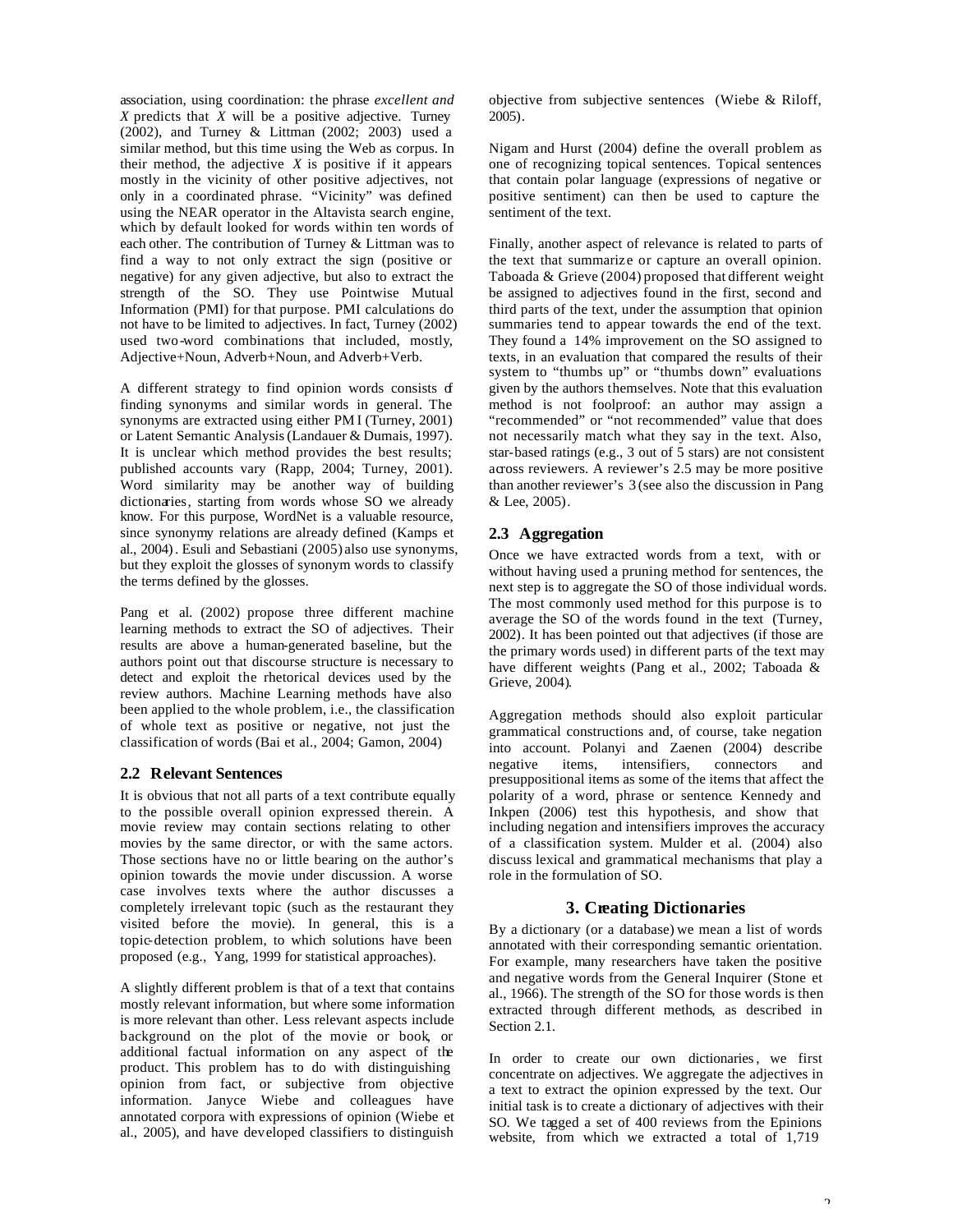adjectives. To test which SO method yields the best results, we created three different sets of SO values for the 1,719 adjectives in our dictionary.

The first set of SO values was calculated using Turney's PMI method. The assumption is that a negative word will be found in the neighbo urhood of other negative words, and conversely for positive words. Turney (2002) used Altavista, querying the search engine with the target word and NEAR positive or negative words (set to ten words in the vicinity of the word in question), and then calculating PMI using the hits. The result is a positive or negative number (SO -PMI), the degree of which determines the SO of the word or phrase in question. Our NEAR dictionary was compiled at a time when NEAR was still available (Taboada & Grieve, 2004).

Given that NEAR is no longer available, we need a new method to extract SO beyond the original set of adjectives. We decided to test the AND operator with the Google search engine. AND is likely to be less precise, since it finds two words that are located anywhere in a document that could be several pages long, as pointed out by Turney & Littman (2003). For our test, we took the original set of adjectives, and calculated SO -PMI using AND searches through Google.

Finally, we created a dictionary based on the values assigned to words in the General Inquirer, a large list of words annotated with several values  $\frac{1}{1}$ . We extracted only those words that overlapped with our set of adjectives (which resulted in 521 adjectives), and assigned them a 1 or -1 value, based on the positive/negative labels of the General Inquirer.

#### **4.Tests**

The tests are based on three different dictionaries that cover most of the adjectives found in a set of 400 reviews from Epinions. For each text, we produce a number that captures the opinion in the text, and is easily comparable to the opinion expressed by the reviewer, in terms of "recommended" or "not recommended". Turney & Littman (2003) compared the goodness of AND and NEAR using the General Inquirer as a benchmark. They decided that their method was performing well when the sign of the resulting SO matched the positive/negative value of a GI word. Since our goal is to use SO in determining the orientation of entire texts, we also tested which dictionary produced the highest percentage of agreement with the reviewers' own rating.

#### **4.1 Comparisons to a Benchmark**

We performed the same benchmark comparison found in Turney  $& Littman (2003)$ : the number of adjectives that agree with the sign of GI words. We extracted the adjectives from GI that coincided with those in our dictionary (a total of 521 adjectives). We then compared them based on sign: if in GI the word is positive, and our sign was positive, the test was successful.

In Table 1 we show the results of that test, where we can see that AND does not perform as well as NEAR. However, even NEAR is inadequat e: only about 68% of

 $\overline{a}$ 

the words coincided in polarity with those in GI. These results are lower than those reported by Turney & Littman. They use, however, a much larger dictionary.

|                     | Correct  | Percentage |
|---------------------|----------|------------|
|                     | polarity |            |
| <b>NEAR</b>         | 354      | 67.95%     |
| <b>AND</b>          | 243      | 46.64%     |
| $n$ (Adjs.compared) | 521      |            |
| ______              | -<br>. . | . .        |

Table 1: Comparisons to the GI dictionary

# **4.2 Results for Entire Texts**

A better test of a dictionary consists of determining its contribution to extracting SO for entire texts. We use the three dictionaries (the full NEAR and AND, and a reduced set of GI words) to calculate semantic orientation for 400 texts from Epinions. These include reviews for: movies, books, cars, cookware, phones, hotels, music, and computers.

A crude approach to the aggregation problem is to average all the adjectives in the text. We have already shown, however, that weighting the adjectives by position in the text produces better results (Taboada & Grieve, 2004). Our results are based on weighted averages, calculated according to weights described in our earlier work. In Figure 1, we show the weights assigned to adjectives, depending on where they appear in the text.



Figure 1: Prominence schema

A second approach to the calculation is to manipulate the dictionary. We assume that the dictionary contains a normal distribution of positive and negative adjectives, but the resulting values do not necessarily correspond to a scale with zero as the middle point. To make the SO values of adjectives more transparent, we calculated the median value of the dictionary, and shifted the entire list by the median value. This was done for both the AND and NEAR dictionaries. The GI dictionary is already encoded in 1 and -1 values, with zero as the middle point .

Values for each text are calculated as follows: Adjectives are extracted. If the adjective is within the scope of a negating word (e.g., *not, no, nor, neither*), its sign is flipped. Negating words are considered within scope if they are found up to five words to the left of the adjective. Then all the adjectives are averaged, using weights according to their position in the text.

The following table displays the results of our experiment. For each method, we compared our results to what reviewers said. If our result was greater than or equal to 0,

<sup>1</sup> http://www.wjh.harvard.edu/~inquirer/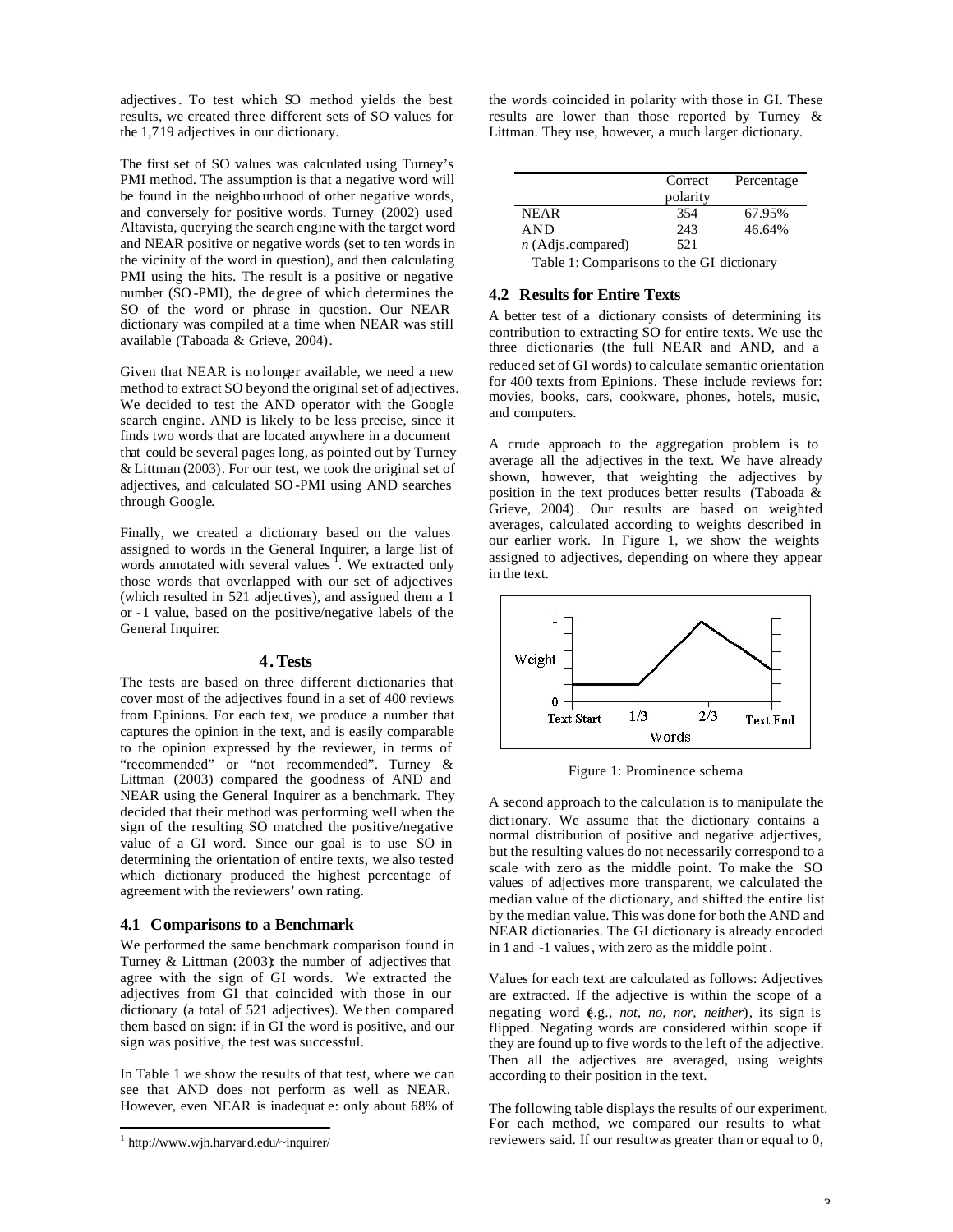and the reviewer said "recommended", then our system is correct. If the result is below 0, and the reviewer said "not recommended", then the system is correct too. The table displays the number of texts where the system was correct (out of 400), and the percentage.

| Dictionary                                          | Correct texts | Percentage |
|-----------------------------------------------------|---------------|------------|
|                                                     | $(n=400)$     |            |
| <b>NEAR</b>                                         | 211           | 52.75%     |
| <b>AND</b>                                          | 198           | 49.50%     |
| GI                                                  | 201           | 50.25%     |
| Table 2: Results using three different dictionaries |               |            |

As we expected, the NEAR dictionary produces the best results, but the AND dictionary is not far behind. A surprising result is that the General Inquirer dictionary, a mere 521 adjectives with only polarity (no strength) performs above the AND dictionary. Upon close examination, we observed that the GI dictionary yields a large number of texts with "0" as output value (a total of 83.25% of the 400 texts). We considered a value of 0 as positive: below 0 was negative, equal to or above 0 meant a positive text. In all three cases, we are barely at a guessing baseline, which makes it obvious that mere aggregation of adjectives is not sufficient. In the next section, we show results of tests with fewer adjectives, pruned according to the strength of their SO.

#### **4.3 Results by Confidence**

We decided to perform the same tests with a smaller subset of the AND and NEAR dictionaries, based on the strength of the SO (Turney & Littman, 2003). We sorted both dictionaries according to the strength of the SO, regardless of its sign, and calculated SO values for entire texts just as described in the previous section, with the top 75%, 50%, and 25% adjectives (a total of 1,289, 859, and 430 adjectives, respectively). The hypothesis was that using only words with a strong SO would help identify the adjectives in texts that best capture their overall SO. Table 3 shows those results.

| Dictionary                                  |         | Accuracy |         |
|---------------------------------------------|---------|----------|---------|
|                                             | Top 75% | Top 50%  | Top 25% |
| <b>NEAR</b>                                 | 52.75%  | 53.25%   | 48.00%  |
| <b>AND</b>                                  | 50.00%  | 49.75%   | 46.25%  |
| Table 3: Performance of pruned dictionaries |         |          |         |

Table 3 shows that performance fluctuates when we use the top 75% and 50% of the dictionaries, as compared with the full set (see Table 2). However, performance does seem to decline if the set is too small, at 25% of the words. NEAR still outperforms AND in all cases, but not by much. As with the GI dictionary, the lower the number of adjectives in the dictionary, the higher the number of "0" output values, which are classified as positive. The number of texts with 0 was as high as 22% for AND and the top 25% adjective list, but only 0.75% for both AND and NEAR lists with the top 75% of adjectives.

# **4.4 Other Dictionaries**

The third type of test we performed was using two existing dictionaries. They were both made available by

Peter Turney<sup>2</sup>. The first was a list of General Inquirer words (a total of 3,596), whose SO was calculated using Altavista and the NEAR operator. The second set is the list of 1,336 adjectives from Hatzivassiloglou & McKeown (1997), with SO values calculated the same way (methods described in Turney & Littman, 2002). We used these two dictionaries to calculate SO for entire texts, as described in Section 4.2 above.

| Dictionary                                   | Correct texts | Percentage |  |
|----------------------------------------------|---------------|------------|--|
|                                              | $(n=400)$     |            |  |
| T&L GI                                       | 256           | 64%        |  |
| T&L H&M                                      | 248           | 62%        |  |
| Table 4: Results using external dictionaries |               |            |  |

The conclusion seems to be that dictionaries do matter, to some extent. The GI dictionary contains words which were manually added because of their perceived sentiment value. The Hatzivassiloglou & McKeown list was built using coordination, and thus also probably includes words that more reliably indicate sentiment. Our list includes all the adjectives present in the texts, some of which may not carry any subjective meaning.

# **5. Google Searches**

Before a final discussion of the results and of future avenues for research, we would like to draw attention to our experience using Google to calculate SO. We observed some inconsistency in the results obtained for the same word on multiple runs through Google. Since Googl e indexes a dynamic set of pages, results may vary, depending on which pages are available at any given time. We performed a couple of small tests, to determine whether the difference in results was significant.

The first test involved a small subset of adverbs (a new class of words beyond our initial adjective list). The adverbs were run through the Google API a total of eight times over three consecutive days. In Table 5 w e show the highest and lowest values of the eight, the average value, and the standard deviation for each adverb. Although a few show standard deviation values around 1, three were above 2. It is difficult to interpret the values themselves, since the adverbs do not all have evaluative meaning

| Adverb      | Highest   | Lowest     | Average   | Standard  |
|-------------|-----------|------------|-----------|-----------|
|             | value     | value      | value     | deviation |
| away        | $-1.7719$ | $-6.1984$  | $-3.5277$ | 1.5241    |
| equally     | $-2.9020$ | $-5.7973$  | $-3.6547$ | 1.0045    |
| eventually  | $-0.9755$ | $-8.3008$  | $-4.0837$ | 2.1861    |
| hastily     | $-1.9759$ | $-8.6323$  | $-4.5750$ | 2.1765    |
| heavily     | $-0.9695$ | $-9.2568$  | $-3.8807$ | 2.7425    |
| madly       | $-6.8169$ | $-11.5520$ | $-8.3208$ | 1.8720    |
| masterfully | $-2.4512$ | $-7.8460$  | $-3.3973$ | 1.9736    |

Table 5: Adverb SO values on different days

For the second test, we extracted twenty adjectives from our list of 1,719, selected at random. We performed this comparison for eight days, once a day and at different times each day. In Table 6, we show only the highest and the lowest value obtained for each, and the average. The standard deviation was calculated over the eight values.

 $\overline{c}$ Through the SentimentAI group (http://groups.yahoo.com/group/SentimentAI/)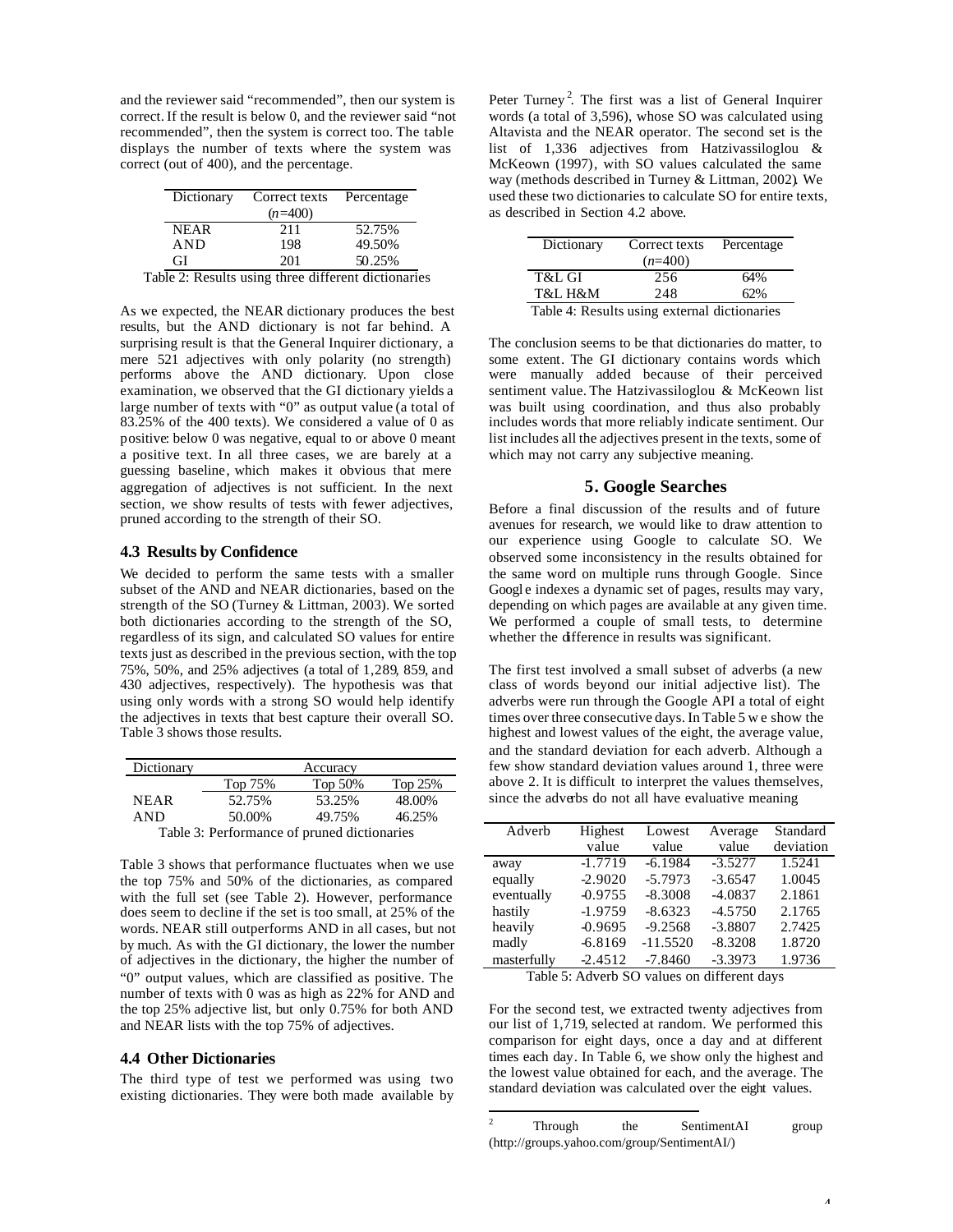Although standard deviations are lower than for the adverb test, we still observe fluctuations in SO. Some of those may be due to whatever is on the news on a particular day, or what pages are down at any given time, but some of them are harder to explain. *Asian*, for instance, has one of the lowest standard deviations, although it could well be influenced by particular news about anything Asian (markets, governments, etc.). On the other hand, *flimsy* seems like a good candidate for a stable meaning across. However, it has the highest standard deviation of the group (albeit always negative in sign).

| Adjective    | Highest   | Lowest    | Average   | Standard  |
|--------------|-----------|-----------|-----------|-----------|
|              | value     | value     | value     | deviation |
| adequate     | $-0.5314$ | $-2.7420$ | $-2.0360$ | 0.7008    |
| aerobic      | 1.1149    | $-2.4038$ | $-0.9958$ | 1.2411    |
| Asian        | $-1.9146$ | $-4.3546$ | $-3.3133$ | 0.7784    |
| auxiliary    | 2.5832    | -1.3392   | 0.9166    | 1.1620    |
| big-breasted | $-3.5606$ | $-7.1181$ | $-6.0920$ | 1.1486    |
| bored        | $-2.3589$ | $-7.9899$ | $-5.3013$ | 1.5711    |
| catchy       | $-0.2863$ | $-4.7181$ | $-3.3404$ | 1.4688    |
| emotional    | $-1.996$  | $-4.9403$ | $-3.5404$ | 1.0929    |
| fantastic    | $-0.2370$ | $-3.4672$ | $-1.6005$ | 1.0152    |
| flimsy       | $-2.4754$ | $-9.4459$ | $-5.8369$ | 2.0491    |
| incoming     | 1.1198    | $-1.1358$ | 0.1001    | 0.7725    |
| punk         | $-2.9369$ | $-6.7838$ | $-5.3662$ | 1.2399    |
| random       | $-2.9965$ | $-4.3448$ | $-3.7544$ | 0.4632    |
| shameless    | -4.3964   | $-8.4925$ | $-6.5824$ | 1.3732    |
| slender      | $-3.2786$ | $-5.9899$ | $-4.4707$ | 0.9034    |
| solid        | 0.7516    | $-2.7486$ | $-1.4001$ | 1.2965    |
| stuffy       | $-2.7448$ | $-7.5396$ | $-4.9043$ | 1.4987    |
| sudden       | $-3.3002$ | $-6.9039$ | $-5.2828$ | 1.1051    |
| supernatural | $-2.8298$ | $-7.6004$ | $-5.9618$ | 1.5067    |
| surreal      | $-1.4339$ | $-5.3066$ | $-4.0518$ | 1.2250    |

Table 6: Adjective SO values on different days

It seems that Google is not completely reliable, and static data may be best for extracting SO. Although Turney & Littman (2003) suggest that a smaller (static) corpus yields lower accuracy, the variability of Google also poses a problem. Kennedy and Inkpen (2006) used a static corpus, with encouraging results.

#### **6. Discussion**

A remedy to the low overall accuracy that one could propose would be to increase the number of adjectives in the dictionary. We did exactly that: we improved our part-of-speech tagging methods (to take into account idiosyncratic punctuation and other aspects of on-line posts), which resulted in tagging more adjectives in the 400 texts, to a total of 3,231. We calculated SO for those using AND on Google. The overall accuracy using the larger dictionary is 56.75%. It is interesting to compare this figure with the AND results for the smaller dictionary (49.50% accuracy) and to the much smaller GI dictionary (52.75%). The accuracy does improve with a larger dictionary, but not as much as with a purely subjective dictionary. The list of words that Turney and Littman extracted from the General Inquirer results in 64% accuracy. Of course, this increase could be due to either the words themselves, or to the better calculation of SO using NEAR. We believe that using adjectives that are known to convey sentiment contributes more to accuracy

than using all adjectives found in a text. The problem becomes one of determining which adjectives (or words) convey sentiment. The GI list is a good starting point, but it will be impossible to create a list of all words that convey SO. For instance, the adjective *big-breasted* (in our list in Table 6) seems to convey SO, but is unlikely to be found in any standard dictionary or thesaurus. This is an even more acute problem in on-line posts, where words are often invented, but take currency quickly.

We would also like to point out that results vary across review types. We examined eight different types of reviews: books, cars, cookware, hotels, movies, music and phones. Although the variance is not high, movies tend to get the worst results, regardless of the dictionary used. Phone and computer reviews, on the other hand, tend to have higher accuracy. It has often been pointed out that movie review writers use complex rhetorical devices. Movies are also more difficult to classify, because they may contain information about the movie, the director, or the actors, which has no direct bearing on the writer's opinion on the movie.

It is also interesting to compare the performance across reviews that are labelled by authors as positive or negative. We found that methods tended to perform well on one type, but not so well on the other. As Table 7 shows, most dictionaries tend to do better on positive reviews than on the negative ones. It has often been pointed out that reviewers do not always use negative adjectives in negative reviews, whereas they tend to use positive adjectives in positive reviews. However, the AND dictionary was the opposite of the other ones: its accuracy is the poorest of all of the dictionaries in the positive reviews, but very good on negative ones. We want to explore these differences in future work, but we can say for now that the output values for entire texts are always quite low, rarely above 1 or below -1, and most commonly around 0. Therefore, even a small change in the dictionary often results in a change of sign for the output value. Obviously, AND also has a negative bias.

| Dictionary  | Positive reviews  | Negative reviews  |
|-------------|-------------------|-------------------|
|             |                   |                   |
|             | correct $(n=200)$ | correct $(n=200)$ |
| <b>NEAR</b> | 98.5%             | 7%                |
| <b>AND</b>  | 1.5%              | 97.5%             |
| GI          | 97%               | 3.5%              |
| T&L GI      | 93.5%             | 34.5%             |
| T&L H&M     | 93.5%             | 30.5%             |

Table 7: Results according to review polarity

# **7. Conclusions**

We first conclude that there is a considerable amount of work remaining, since our results are barely above a guessing baseline. M ore importantly, we conclude that compiling a dictionary using the AND operator will provide results t hat are close to those found for NEAR in Altavista. However, Google does not seem to be a reliable search engine for this purpose, and static copies of large corpora may be more reliable. Future work aims at tagging texts more accurately, using phrases instead of just adjectives, and incorporating discourse information, in the form of rhetorical relations (Mann & Thompson, 1988).